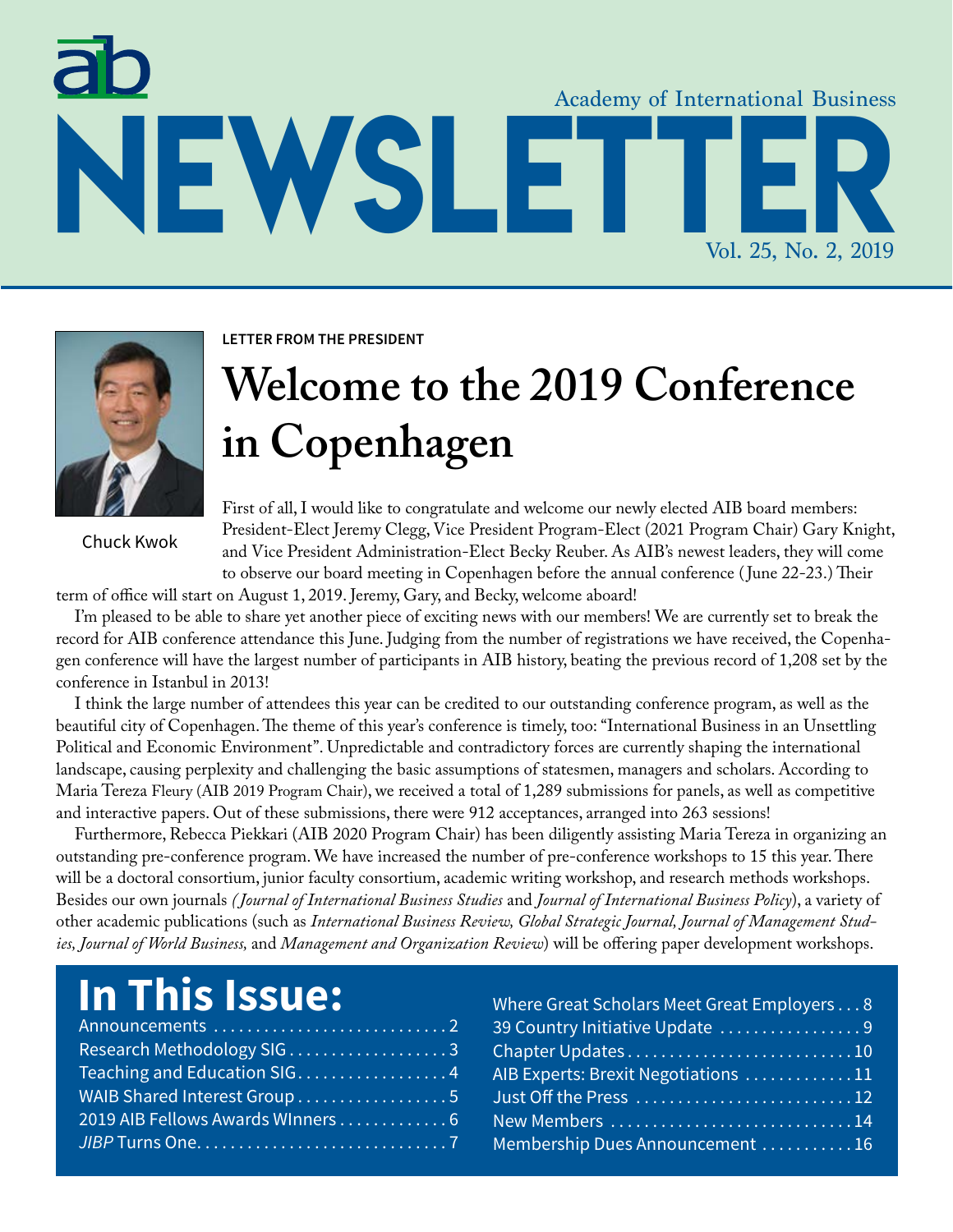#### **AIB 2019 Copenhagen**

#### *continued from page 1*

Additionally, our local host institution, the Copenhagen Business School, will have a special Engagement Day on June 24, a unique opportunity for practitioners and scholars to gather together and have a dialogue on sustainability development and responsible management.

Each year during our conference, we give out many awards. 2019 is special as it marks the 50<sup>th</sup> anniversary of AIB's *Journal of International Business Studies*. There will be a special award ceremony conducted by JIBS Editor-in-Chief Alain Verbeke. There, platinum, gold, and silver medals will be awarded to a number of scholars, in recognition of their frequent and substantial contributions to JIBS. In the area of scholarly service, Gold Medals will also be awarded to our 8 past JIBS Editors in Chief. The AIB Executive Board would like to express our sincere gratitude to all the contributors who have helped make JIBS the top journal in International Business.

To borrow a description from our local host, Dana Minbaeva, "Copenhagen is a vibrant, urban, and diverse city. Whether one prefers exploring Denmark's history in our museums, viewing fascinating architecture at the Royal Palace, or sampling the world-renowned New Nordic Cuisine, there is something for every taste." I encourage our members to arrive in Copenhagen a day or two early or stay a couple days more after the conference. Though the work we do at AIB 2019 will certainly be important, it would be a shame to miss out on a chance to explore this marvelous European city.

## **Announcements**

*The most up-to-date announcements are also on our homepage at [aib.msu.edu](http://aib.msu.edu)*

## **Recognizing the Winners of the Most Active Executive Board Election in AIB History**

The Executive Board Election results are in! Thank you to all of our members who cast their votes—participation rates this year hit an all-time high at 43 percent!

Now, along with the current AIB Executive Board and the AIB Secretariat, please join us in congratulating the following officers, whose terms will officially run from August 1, 2019 to July 31, 2022.



**President-Elect** Jeremy Clegg University of Leeds United Kingdom



**Vice President Program-Elect** Gary Knight Willamette University USA



**Vice President Administration-Elect** Becky Reuber University of Toronto Canada

**To learn more about each of these new board members and read their professional bios, visit** aib.to/announce**.**

**For more information on the current Executive Board, their roles, and responsibilities, visit** aib.to/eb2019**.**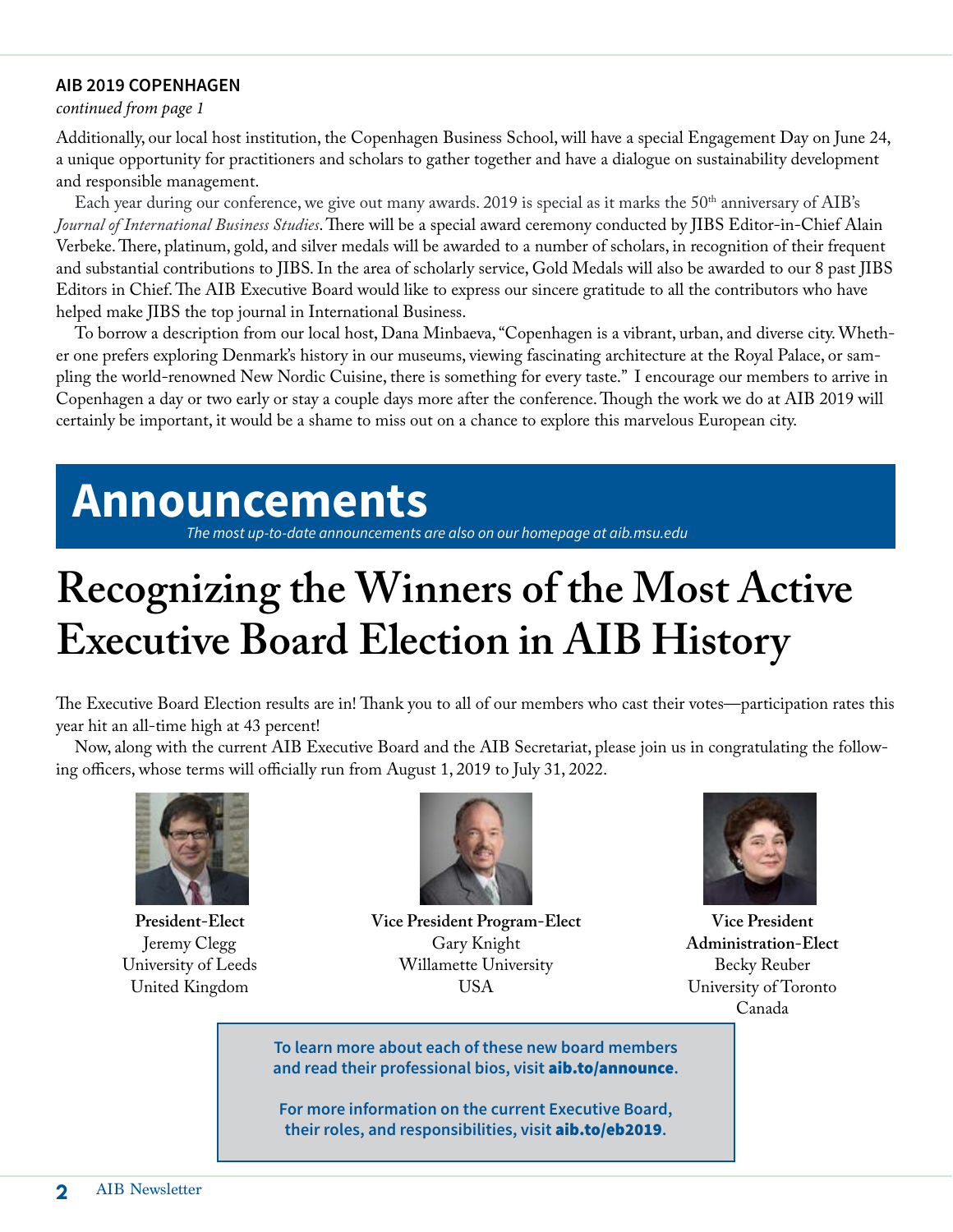### **Research Methodology Shared Interest Group (RM-SIG)**

*How to get involved at AIB 2019 and beyond*

## **Our Purpose: Fostering Impactful Research Through Methodological Rigor**



Social science research is being placed under substantial criticism with regards to its replicability and validity, a development to which international business scholarship is not immune. To assist the IB community in addressing such concerns, the Academy of International Business's Research Methods Shared Interest Group seeks to enhance the quality of both qualitative and quantitative research methods in international business scholarship by providing methodologically oriented services to the AIB community.

Specifically, the AIB RM-SIG co-operates with the Consortium for the Advancement of Research Methods and Analysis to offer research methods workshops and clinics at AIB's annual meetings. These offerings are designed to assist AIB members not just with the enhancement of their current methodological knowledge and expertise, but also to improve the overall rigor, credibility and trustworthi-



*AIB members taking part in a Research Methods SIG workshop at the 2018 conference in Minneapolis*

ness of IB scholarship. Via its Newsletters, the AIB RM-SIG also serves as the primary communication source for methods-specific information and current methodological issues, as well as aiming to stimulate debate about new approaches and developments.

#### **How to Get Involved**

#### **Pre-Conference Workshops**

At the upcoming 2019 AIB Annual Meeting in Copenhagen, the RM-SIG will offer 7 pre-conference workshops which (a) provide either an introduction or enhancement on topics like Structural Equation Modelling, Partial Least Squares Analysis, and Multi-level Modelling, (b) give guidance on how to write up the literature review for a paper based on qualitative research, or (c) explore the key principles for responsible research.

**For the latest information on RM-SIG activities and free access to their online newsletter, visit**  rmsig.aib.world**.**

#### **Research Methods Clinics**

In addition to the workshops, the RM-SIG will also offer 12 methods clinics within the AIB conference program. These clinics cover a broad range of methodological topics such as data collection and questionnaires, hierarchical linear modelling, qualitative research, multi-level analysis, logistical and multiple regression, mixed methods, categorical data and survey design, among others. The clinics are designed to help scholars deal with specific methodological challenges and questions they have.

Both workshops and clinics are free of charge for AIB members, based on first-come-first-serve registration. They are led by methods experts, and provide an opportunity either to discuss or obtain feedback on methodology-related matters. Detailed lists of all RM-SIG activities at the Copenhagen conference are available at **aib.to/rmshop19** and **aib.to/rmclinic19**.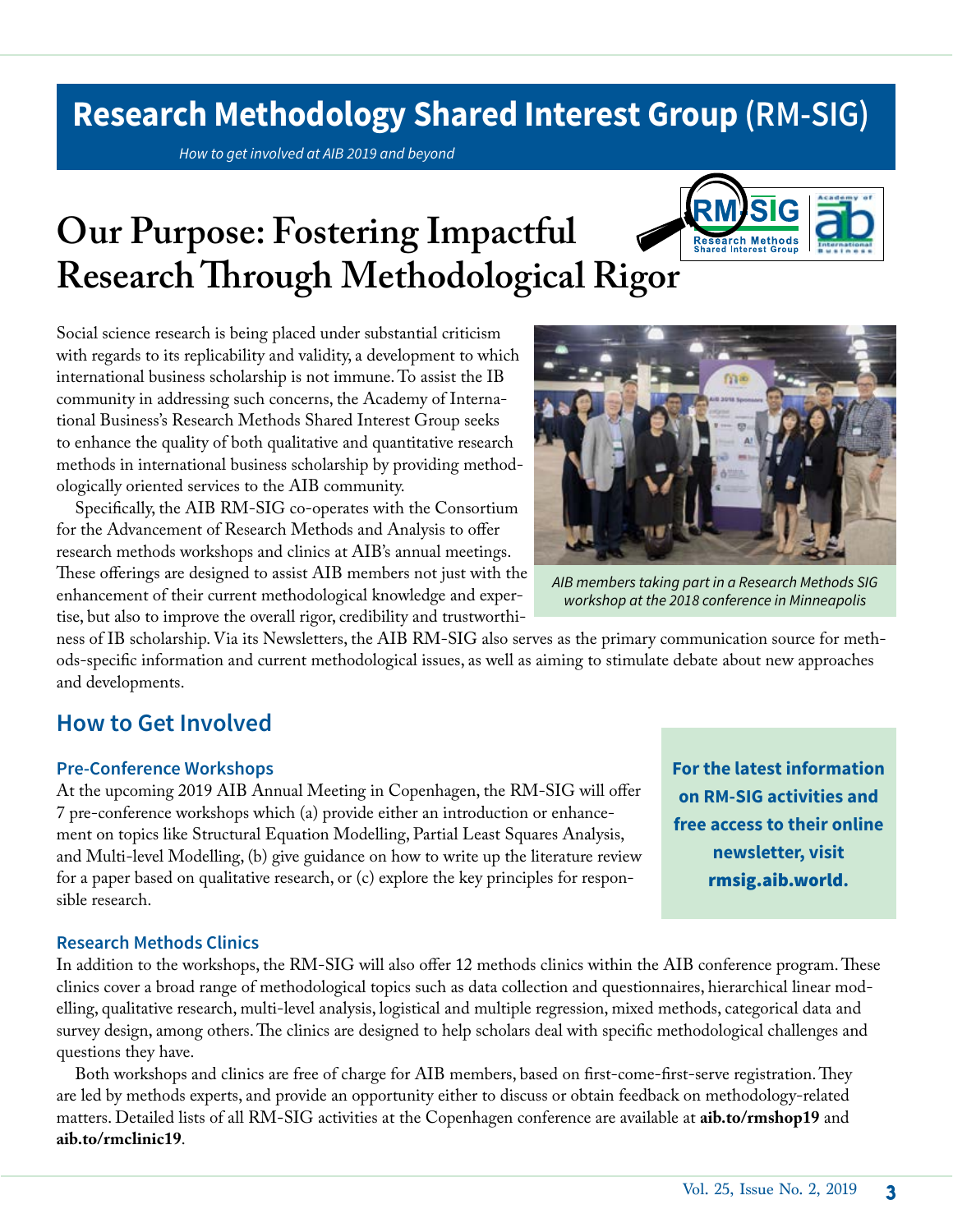### **Teaching and Education Shared Interest Group (T&E-SIG)**

*How to get involved at AIB 2019 and beyond*

### **Our Purpose: Promoting Excellence in International Business Education**

Teaching & Education is a newly formed Shared Interest Group within the Academy of International Business, focusing on promoting excellence in teaching international business. Its main objectives are facilitating the development and sharing of best teaching practices, providing a forum for teaching-related networking, the exchange of ideas and mentorship, and promoting research on teaching and education among AIB members.

Continuing the initiative that began at the 2018 AIB Annual Meeting at Minneapolis, T&E will be organizing activities, such as Teaching Cafés and international joint-teaching projects at future Annual Meetings, as well as at the meetings of AIB regional chapters.

#### **How to Get Involved**

The Teaching & Education SIG is offering a number of special Teaching Cafés at the 2019 AIB Annual Meeting in Copenhagen—each is geared toward a unique pedagogical challenge. These sessions are free to all AIB members in attendance!

#### **Virtual Reality and Augmented Reality Technology Demonstration**

This Teaching Café will demonstrate how assignments that have an IB focus can be complemented by the incorporation of VR/AR technology, supported by database building, 360° camera and 3-D prototype printing. The different presentations and uses for the technology as part of IB curriculum will be discussed and assignments complet-

ed in undergraduate and graduate programs will be showcased. This session will be facilitated by Jacqueline Musabende, and Frank F. Cotae, of Mount Royal University, Canada.

#### **Oikos Copenhagen. The Curricular Transformation Project**

Oikos is an international student-driven organization for sustainability in economics and management. The programs of Oikos promote integration of environmental and social perspectives in the IB curriculum. One of the main projects of Oikos to be showcased in this Teaching Café is the Curricular Transformation Project. It aims at integrating the present and the future of sustainability into business study programs. This session will be facilitated by Lucy Vaas of Oikos Copenhagen.

#### **Case Teaching in Emerging Markets: Unique Features of Firms and Context**

This Teaching Café will explore challenges facing scholars working with cases from emerging economies. The discussion will explore the unique features of companies in emerging economies: business groups, state-owned enterprises (SOEs), and family owned firms, among others. It will also focus on the features of emerging market environments, such as corruption, non-market company strategies, institutional voids, labor issues, and differences between emerging middle class and bottom of the pyramid consumers. Experience will be shared on how to select source materials, how to approach relevant parties in case writing, and how to address sensitive issues in class discussion.

#### **Case Writing & Publishing**

This Teaching Café will serve as a forum for AIB members interested in writing and publishing IB cases. It is intended to foster a community of AIB members who share an interest in case writing, as well as providing an avenue for idea exchange, peer-to-peer mentoring, and collaboration.

**For more information on upcoming Teaching & Education SIG activities, please contact Dr. Daria Panina at [DPanina@mays.tamu.edu.](mailto:DPanina@mays.tamu.edu)**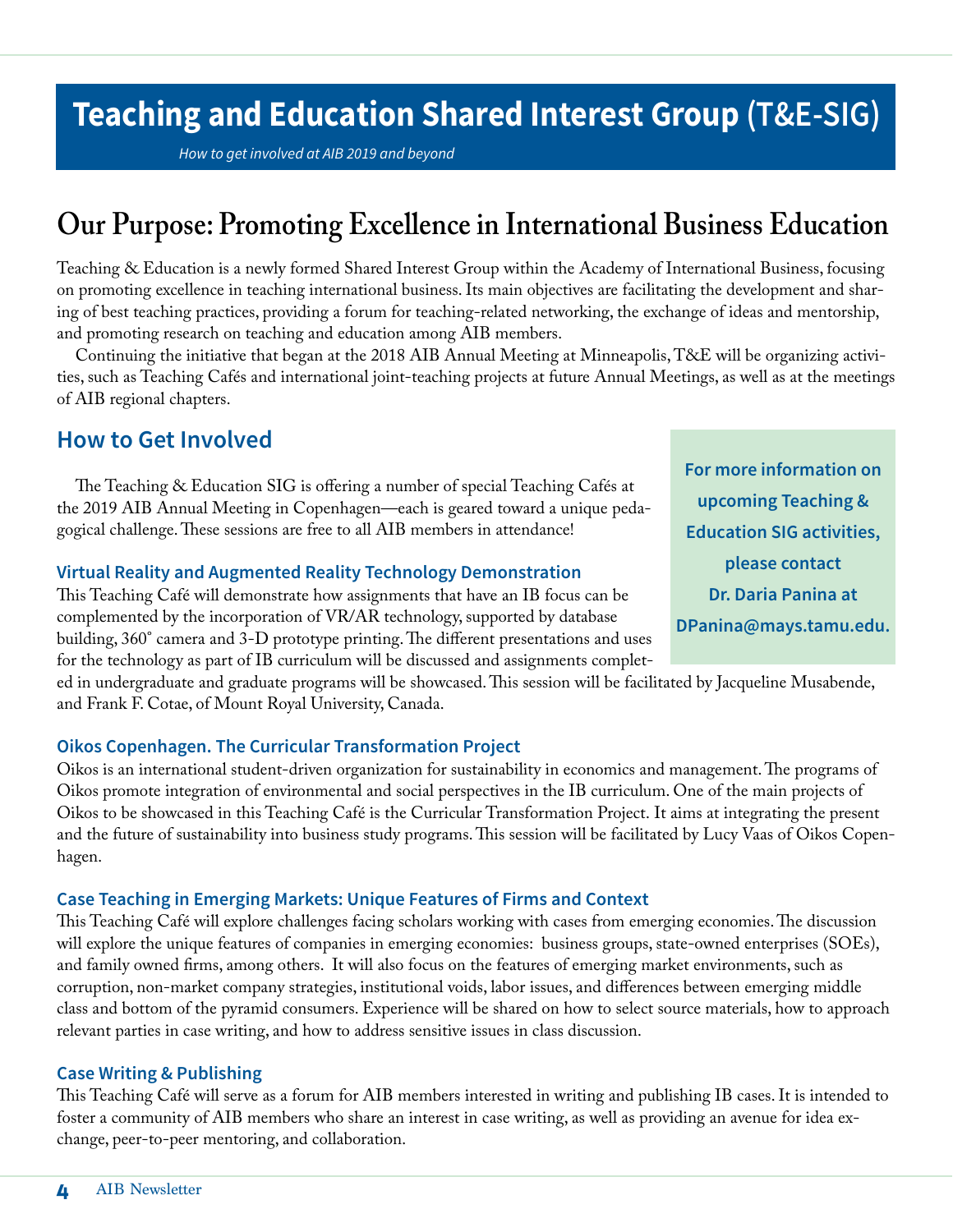### **WAIB Shared Interest Group**

*How to get involved at AIB 2019 and beyond*

### **Our Purpose: Supporting Scholarly Development and Exploring Issues of Gender in IB**

Established in November 2001, Women in the Academy of International Business (WAIB) is a Shared Interest Group (SIG) of the Academy of International Business. WAIB has three main priorities: providing a forum for networking among WAIB members; promoting research on gender and gender-related issues in international business; and mentoring.

WAIB has a strong presence at the AIB annual conferences as well as local and regional meetings. Every year, we come together to exchange ideas, research results, successes, challenges, and exciting plans for the future. We also work to make these events more accessible to AIB members: In 2019 The WAIB Helping Hands Campaign has provided travel scholarships for six Ph.D. students and junior scholars from low-income countries to attend the AIB Annual Meeting in Copenhagen.



*WAIB's leadership presents their Woman of the Year Award at AIB 2018 Minneapolis.*

#### **How to Get Involved**

#### **The WAIB Members Reception**

At AIB's annual conference, WAIB hosts a members-only reception where we announce WAIB awards, and network with friends and colleagues. These activities give all of us an opportunity to build new relationships. In particular, junior scholars can meet senior scholars and hear their insights from many years of research and teaching. Enthusiasm emerges for new projects and co-authoring possibilities are discussed.

#### **Speed Mentoring and Networking Panels**

In addition to the networking reception, WAIB will also have two panels at AIB 2019: "Women in Business in Denmark," and the "Speed Mentoring Session for Women in the Academy of International Business (WAIB)."

The former panel is chaired by Janet Y. Murray and Malika Richards, and features speakers such as Pernille Erenbjerg (TDC, Denmark), Maria Tereza Fleury, Maria Hjorth (Mercer Denmark), and Dana Minbaeva.

The latter panel, chaired by Saba Colakoglu and Amanda Budde-Sung, features Nakiye Boyacigiller, Mary-Yoko Brannen Mughan, Paula Caligiuri, Carolyn Egri, Margaret Fletcher, Susan Gupta, Tanvi Kothari, Anna Lamin, Mila Lazarova, Dana Minbaeva, Rebecca Piekkari, Malika Richards, Grazia Santangelo, Noemi Sinkovics, Mary Sully De Luque, and Katalin Takacs Haynes.

**For more info about how to become a WAIB member, subscribe to the group's email listserv, or follow them on social media, visit waib.aib.world/get-involved**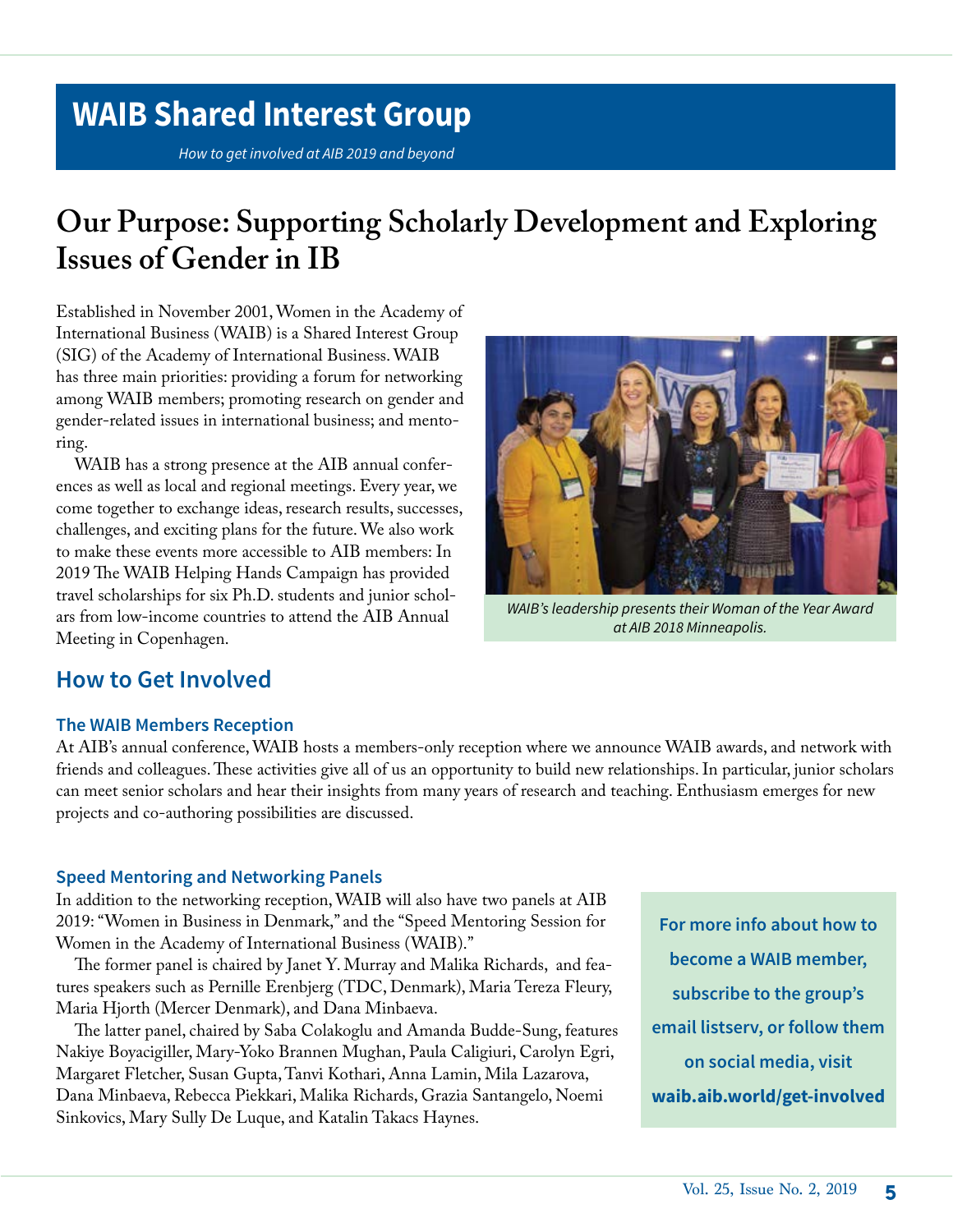### **Introducing Our 2019 AIB Fellows Award Winners**

#### **AIB Fellows International Executive of the Year Award**

*Jim Hagemann Snabe Chairman A.P. Moller – Maersk and Siemens AG* **Award Presentation: Session 0.9 - Monday, June 24 - 17:15-19:30**

Based on 25 years of experience in the IT industry, Jim Hagemann Snabe is focused on leadership around innovation, digitization and societal progress. As co-CEO of SAP Jim was, together with Bill McDermott, instrumental in driving the strategic development of SAP to double the value of the company and play a more responsible role in society. In 2013 he and co-CEO Bill McDermott were ranked #2 on Glassdoor.com's listing of the

top 50 highest rated CEOs, based on their 99 percent approval rating from employees. In his capacity as a global business leader Jim is involved in a number of activities focused on societal progress and the role of business in society. Snabe's views on leadership are shaped by his commitment to solving societal issues and his trust in human potential.

#### **AIB Fellows International Educator of the Year Award**

*Ingmar Björkman Dean of the School of Business, Aalto University* **Award Presentation: Session 1.3.1 - Tuesday, June 25 - 13:00-14:15**

Ingmar Björkman (born 1959, raised in Norway) received his PhD from the Hanken School of Economics (Finland) after having done parts of his studies at Stanford University. Prior to joining Aalto University he was Professor of Management and Organization at the Hanken School of Economics, where he served as Dean of Research and Internationalization during 2005-2007 and Head of the Department of Management and Orga-

nization from 1998 to 2011. Having taught at a number of business schools in Europe and Asia, Björkman has received teaching awards from Hanken School of Economics, Fudan University (Shanghai), and INSEAD (Singapore). Ingmar Björkman´s main research area is International Management, with a particular focus on people management issues in multinational corporations.

#### **AIB Fellows Eminent Scholar Award**

*Daniel A. Levinthal Reginald H. Jones Professor of Corporate Strategy, Wharton School, University of Pennsylvania* **Award Presentation: Session 2.3.1 - Wednesday, June 26 - 13:00-14:15**

Levinthal has published extensively on questions of organizational adaptation and industry evolution, particularly in the context of technological change with 70 articles and book chapters that have received over 25,000 citations. He currently serves as Editor-in-Chief of *Strategy Science* and has previously served as Editor-in-chief of *Organization Science*. He has received honorary doctorates from the University of Southern Denmark, Tilburg University,

the University of Warwick, and the London Business School and has held visiting professorships at the Harvard Business School (Bower Fellow), the Sant'Anna School of Advanced Studies, University of Pisa (Philip Morris Visiting Professor), and the University of New South Wales (Michael Crouch Visiting Professor).







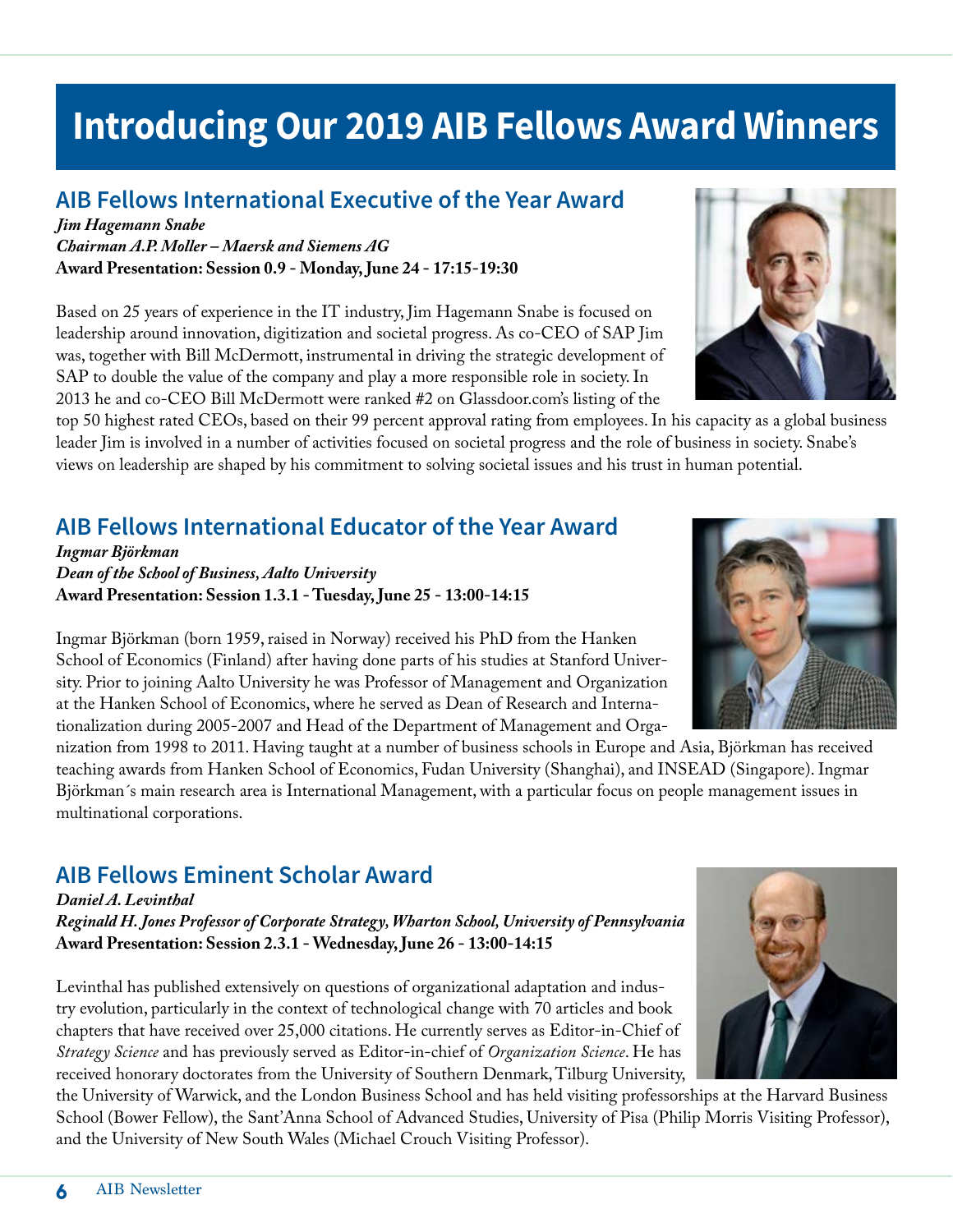### **The Journal of International Business Policy Turns One**

This month marks the one-year anniversary of the *Journal of International Business Policy* ( JIBP), and there is a lot to celebrate. To date, JIBP has published 23 articles that have received more than 270 Google Scholar citations and over 33,000 paper downloads. Our articles are starting to influence policy discussions, with VoxEU, Forbes, and the World Economic Forum discussing on their websites insights that were first published in JIBP.

Despite these initial successes, there is no time for us to rest on our laurels. We are more committed than ever to providing the AIB community with a journal that is both high quality and policy-relevant. This is reflected in our editorials, which provide international business scholars with ideas and tools to make their research policy relevant. It is also exemplified by our careful choice of special issue topics where we believe international business scholars can be particularly impactful.

A key driver of the success of JIBP will be the number of submissions by AIB members, and we would therefore like to draw your attention to the different ways you can contribute to JIBP. There are currently three Special Issue calls where you can still submit papers:



#### *• 25 years since TRIPs: Patent policy and international business*

Paper proposal deadline has passed, but full papers can be submitted until July 15, 2019

- *• The Sustainable Development Goals: What role for multinational enterprises?* Paper proposals due by May 30, 2019; full papers by July 15, 2019
- *• Global value chain-oriented policies* Paper proposals due by Sept 1, 2019; full papers by March 1, 2020

Of course, you can download the full call for papers for each of these Special Issues from the JIBP website: **[aib.to/jibpcfp](https://www.palgrave.com/gp/journal/42214/authors/calls-for-papers)**.

The highlights at the upcoming AIB 2019 conference in Copenhagen will definitely include the JIBP Showcase panel entitled *'The Contribution of International Business to Public Policy'* which will feature all of the editors of this year's Special Issues. While it is now too late to sign up for the JIBP PDW in Copenhagen, the editors will naturally be participating in the Meet the Editors session that follows the workshop, and is open to all. Additionally, various JIBP editors will be present in numerous sessions throughout the conference. Do come and talk to us!

Finally, with four successful issues now behind us, we would like to encourage all AIB members to take a look at the published issues, read the editorials where different editors offer their views of IB policy, and submit your manuscripts!

Sincerely,



**Sarianna Lundan, Editor-in-Chief Ari Van Assche, Deputy Editor**

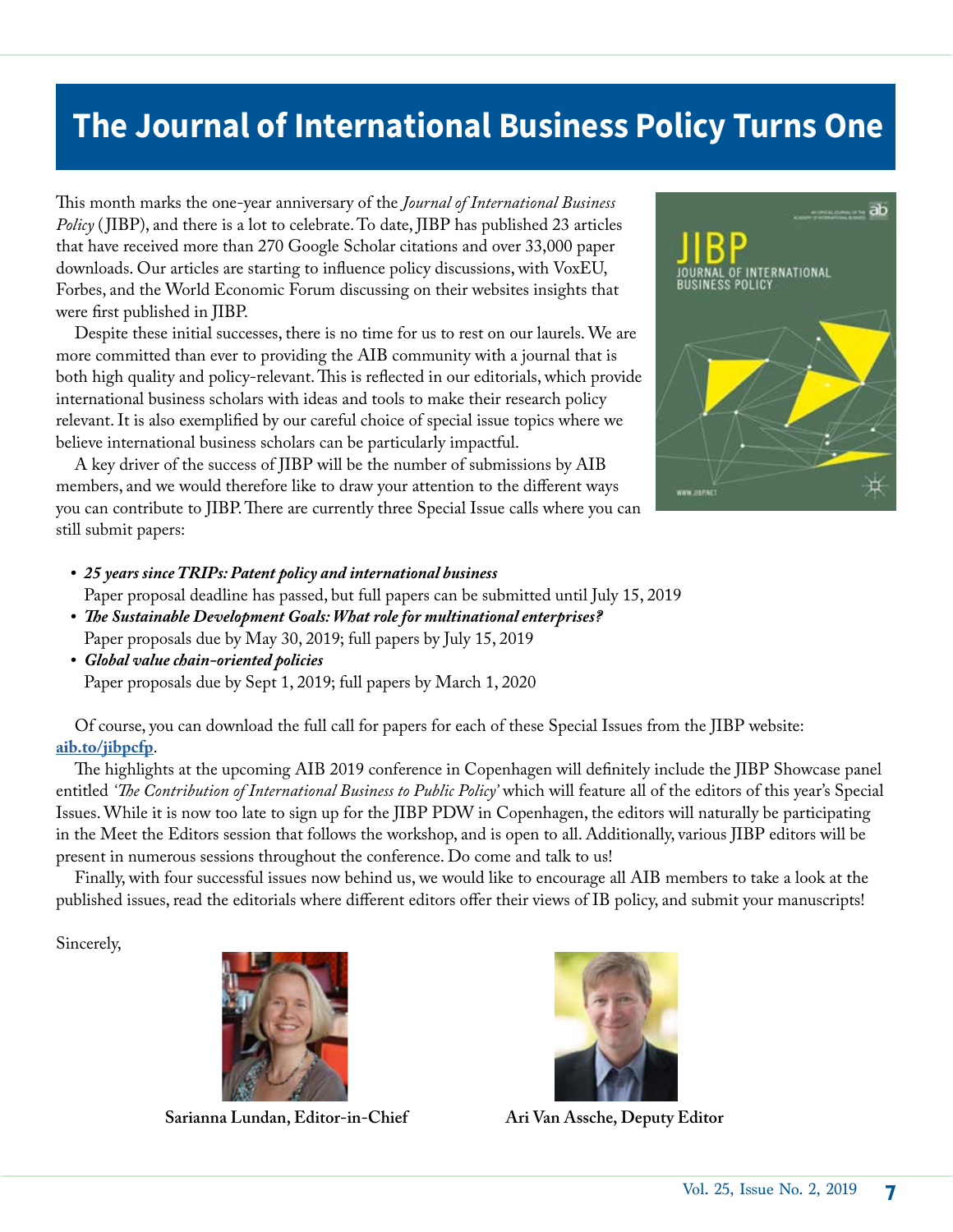## **Where Great Scholars Meet Great Employers**

*How to Meet Your Perfect Professional Match at the AIB 2019 Placement Center*

**What it is:** The Academy of International Business Placement Center is a free service for academic job-seekers and hiring institutions who will be attending the AIB 2019 conference in Copenhagen, Denmark. Participants post their position announcements and resumes in advance on AIB's website, find the best matches for their professional needs, and schedule in-person meetings in our specially designated networking facilities.

#### **How to participate:**

- **Job applicants:** save your CV in a PDF format and send it to **[aib\\_placement@slu.edu.](mailto:aib_placement@slu.edu)**
- **• Hiring institutions:** visit the Placement Center homepage at **aib.to/placement2019** for detailed instructions on how to submit your position announcement.

**How to make the most of it:** The placement center web page will be updated with new submissions on a daily basis. Recruiters and job applicants are encouraged to visit the website regularly and make direct contact with applicants or institutions of interest *prior* to the conference. Those interested in scheduling in-person meetings can take advantage of our private, professional Placement Center facilities from June 24 – June 27 at no cost.



#### Have questions?

Visit **aib.to/placement2019**  for more info or contact Dr. Hadi Alhorr, our placement services coordinator at **[aib\\_placement@slu.edu.](mailto:aib_placement@slu.edu)** 

#### **Sponsored by:**

SAINT LOUIS UNIVERSITY John Cook School of Business **Boeing Institute of International Business**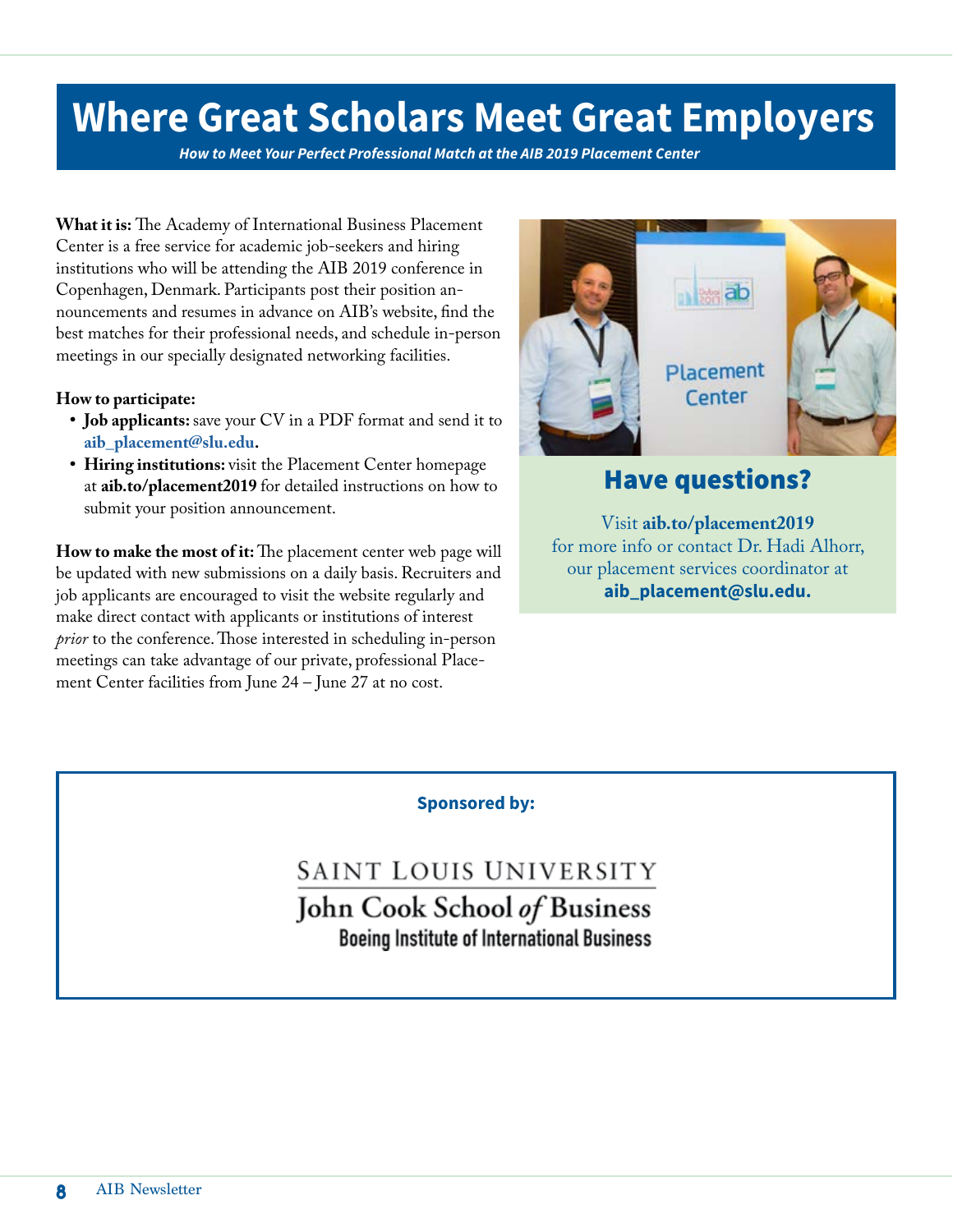## **39 Country Initiative Update**

*AIB Delivers Tons of IB Texts to University of Dar es Salaam in Tanzania*

**What it is:** The 39 Country Initiative was founded in 2010 by Professor Paul Beamish, and has been supported by the Academy of International Business for several years. Its mission is to provide current, relevant teaching materials and pedagogical skills development to higher educators with a view to improving management education in the world's 39 lowest income countries.

**What we gave:** seven shipping pallets filled with IB textbooks, weighing nearly 3,500 pounds! These contributions came from a number of AIB partners, including Michigan State University, Davenport University Lansing Campus, Lansing Community College, and the World Changers Group at North Dakota State University.



**Our impact:** After months of planning and preparation, plus some generous support from Two Men and a Truck, who provided in-kind contributions for the shipping process, the texts finally arrived at the University of Dar es Salaam. In his thank you letter to AIB, Dean Ulingeta Mbamba said:



*"The books already have an impact as many of our instructors and students have started using them. I believe the books will be instrumental in educating the University of Dar es Salaam community and the general public at large because new editions and recent books are normally scarce."*

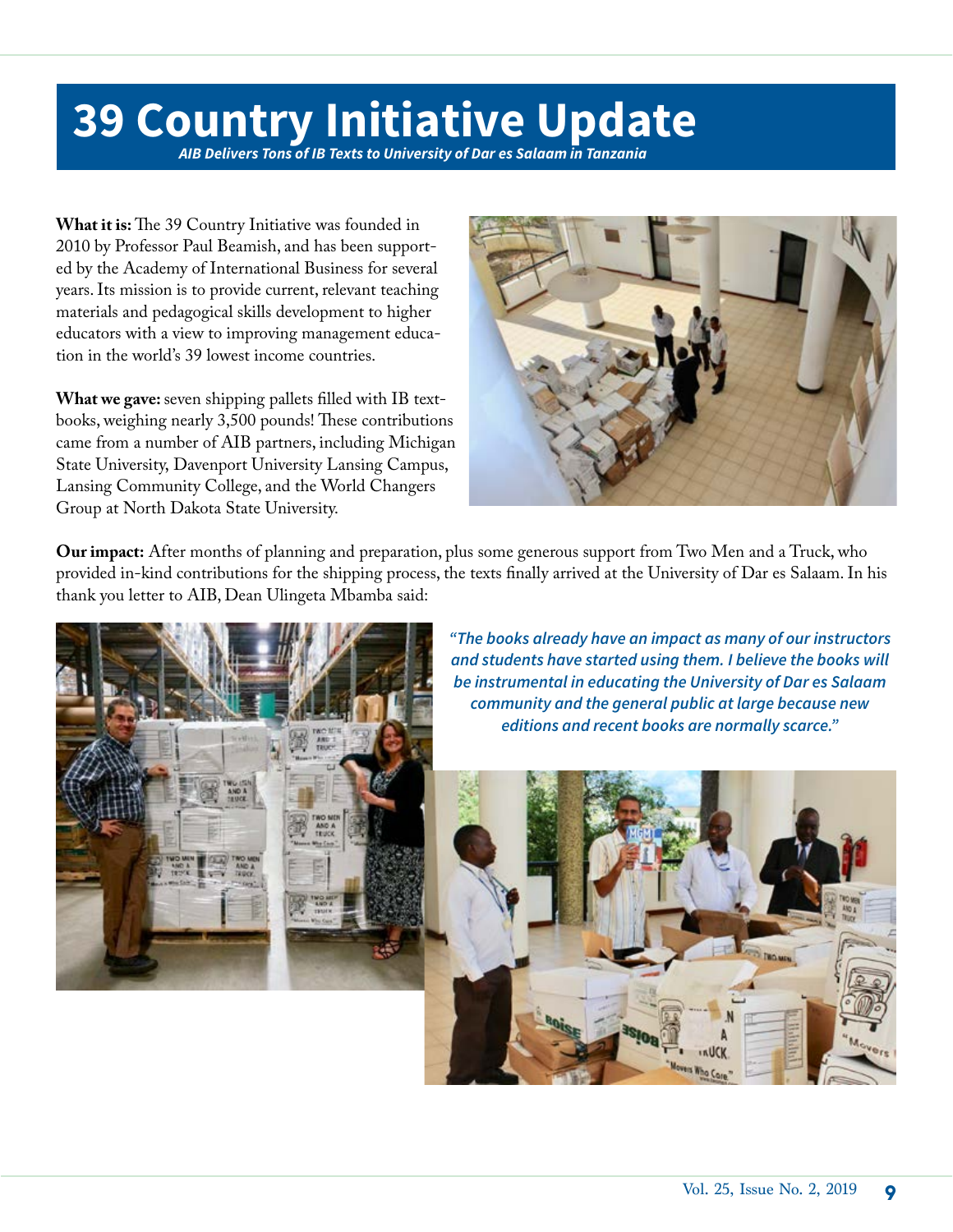## **Chapter Updates**

### **AIB Western Europe Holds Inaugural Doctoral Student Workshop**

**Location:** University of Erlangen-Nuremberg (Nuremberg, Germany) **Focus Areas:** Emerging trends in international business, future of work



*AIB Fellow Robert Grosse's keynote presentation focused on practical recommendations for early-career researchers*

**Introducing the new team:** This year's workshop was the first event to be coordinated by AIB Western Europe's new leadership team: Fabian Jintae Froese, Mirko Benischke, Andri Georgiadou, Bersant Hobdari, and Vittoria Scalera.

**Inspiring young scholars:** Twenty-nine PhD students from Germany, the United States, Pakistan, Russia, Turkey, and the United Kingdom participated in the 2019 workshop. The meeting was tailored to early-stage researchers and provided excellent opportunities for learning and networking. In their keynote presentations, AIB Fellow Robert Grosse and distinguished IB researcher Thomas Hutzschenreuter shared their personal experiences and gave valuable recommendations to inspire future research.

**Mastering the review process:** One of the highlights of the meeting was a special session featuring three journal editors: Benjamin Bader (*Journal of International Management* and *International Journal of Human Resource Management*), Tassilo Schuster (*South Asian Journal of Business Studies*), and Matthias Baum (*Management Revue*). The editors discussed the most critical aspects of the publication process and shared their knowledge and experience in an accessible manner.

**Emerging trends and new perspectives in IB research:** The workshop featured numerous stimulating presentations and roundtable sessions in the traditional AIB conference format. Some of the hot topics of the conference were emerging markets, the future of work, responsible corporate strategies, and IB policies. The presenters engaged in vivid discussions with the audience and received individual feedback from experienced researchers and fellow doctoral students.

We are grateful to the University of Erlangen-Nuremberg and the Program Chairs Benjamin Bader, Almasa Sarabi, and Tassilo Schuster for their hospitality.



*Twenty-nine students from six different countries participated in AIB Western Europe's inaugural Doctoral Student Workshop*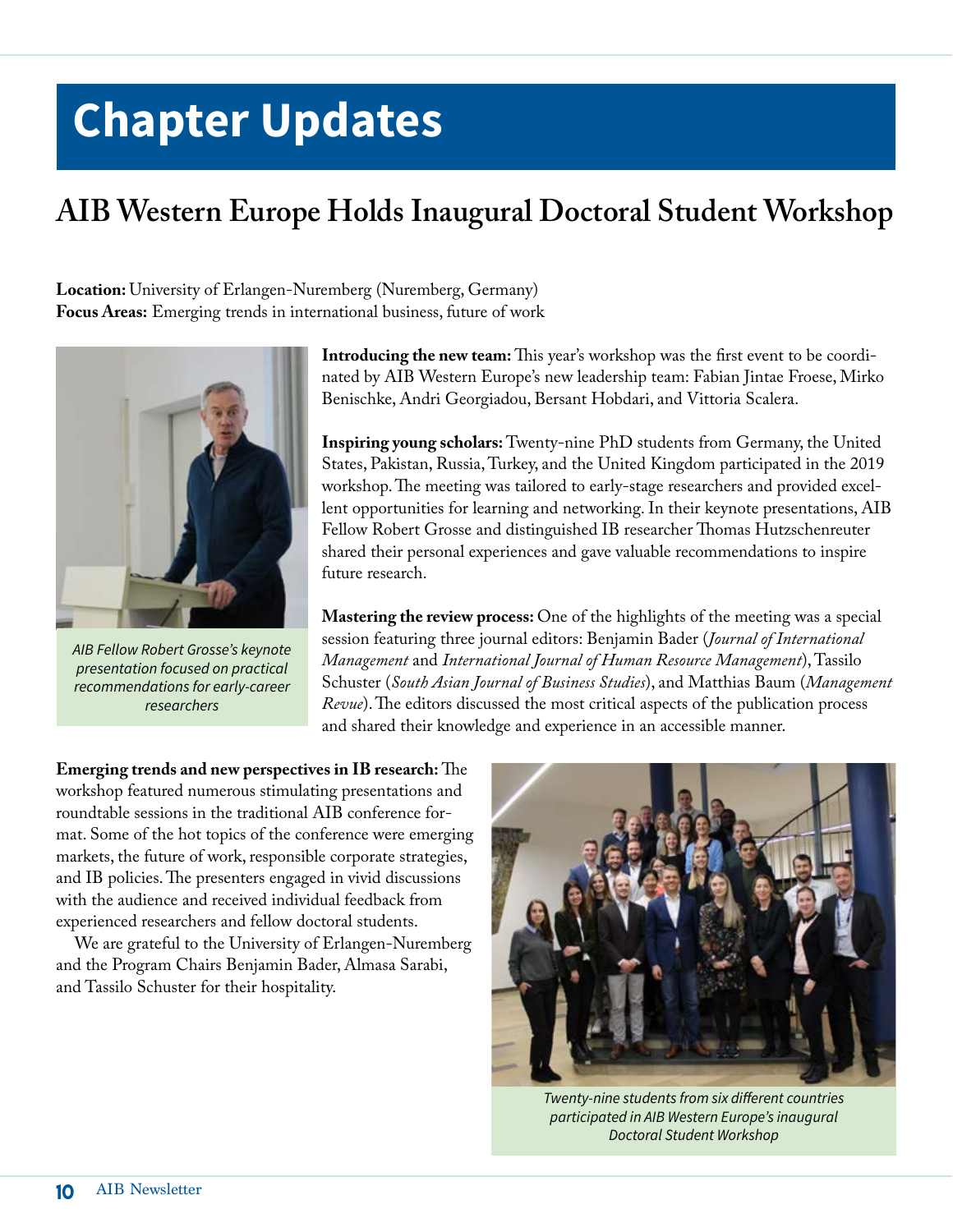## **AIB Experts: Brexit Negotiations**

*AIB's Fellows are among the most accomplished scholars in the IB field. To help more of our members take advantage of their expertise, we've asked them to contribute a series of think pieces on topics that are currently trending in international business. Our first AIB Expert is Pervez Ghauri who, along with his co-author, Ursula Ott, has managed to map out the most likely outcomes of Brexit and the UK's ongoing negotiations with the EU.*

After more than forty years of membership, the United Kingdom has been negotiating its exit from the European Union for over two years. In this piece, we outline four possible outcomes of these negotiations. These examples are drawn from past instances of negotiation with non-member countries which, nevertheless, have maintained a close relationship with the EU—we believe these precedents may provide some indication of where Brexit is headed.

The Brexit Negotiations could have been conducted amicably with offers and counter-offers. However, while the EU has demonstrated a preference for such a rational approach, the UK has taken a somewhat more emotional approach, independently publishing a so-called White



*AIB Fellow Pervez Ghauri, Professor of International Business, University of Birmingham*

Paper, which announced a set of twelve objectives that government representatives were determined to achieve. Below, we have also taken into account how each possible negotiation outcome is likely to serve or hinder those objectives.

- **Norway Model***:* This model allows access to the single market by paying a membership fee and allowing free movement of people, conditions which were clearly rejected by the British referendum and government White Paper. Therefore, this model needs to be negotiated, which is likely to prove difficult.
- **• Canada Model:** This agreement was achieved after several years of negotiations and includes free trade in many products and services, though with no free movement of people. Given the long period of negotiation required for this model's success in the past, it would likely result in several more years of uncertainty for UK residents.
- **• Ukraine Plus Agreement:** This model is rarely discussed by British politicians or by the media. However, it seems to help achieve most of the objectives listed in the White Paper. In addition to free trade in most products and services, plus no free movement of people, this agreement includes a number of security collaborations which are desired by both the UK and EU.
- **• UK Model on the Table:** Single market access (through tariffs, quota, agreements and payments) and special agreements to be negotiated for financial services, security issues, and no free movement of people. The negotiations will proceed following offers and counter-offers depending upon the bargaining power of each party.

While remaining in the EU seems to be the best economic option for the UK, this appears not to be achievable at present unless there is a second referendum and a majority of voters choose to remain. Considering the current deadlock in the UK's parliament, a second referendum or an exit without an agreement are the most probable options.

Our review of the above negotiation models suggests that the Ukraine plus model would yield the most desirable results for the UK as it is likely to achieve most of the government's stated objectives. Conversely, the Norway model seems to be the least desirable option for the UK, as it would be required to pay a membership fee and accept some level of free movement of people.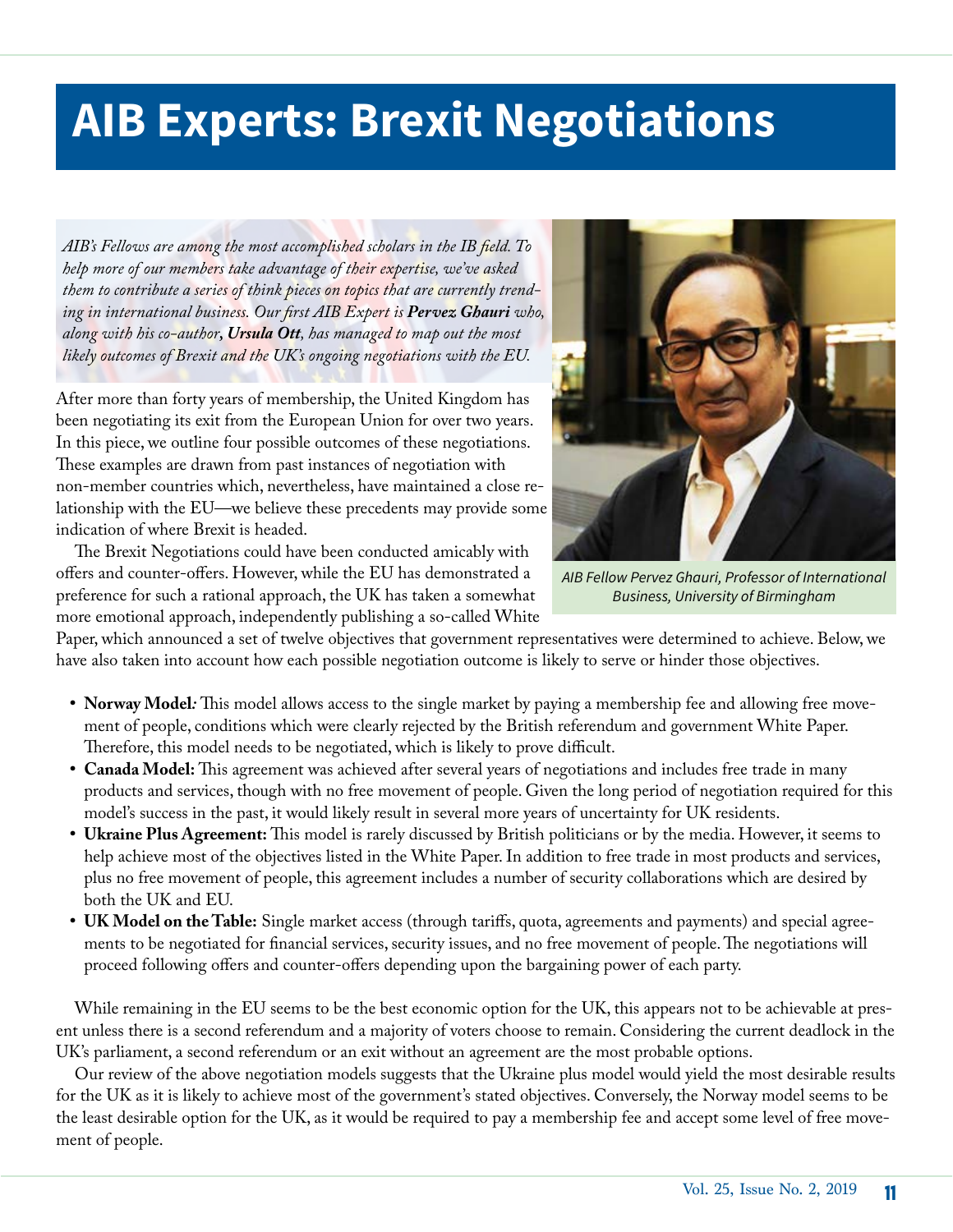## **Just Off the Press**

*Featuring newly published titles from AIB members*



Cooperation has become the leading strategy adopted by businesses and other organizations. It is taking on new forms that are adapted to changing market expectations and technological possibilities in the rapidly evolving business environment. This new edition of *Cooperative Strategy* (Oxford University Press, 978-0198814641), by **John Child** (University of Birmingham, UK), David Faulkner (Magna Carta College, Oxford), **Stephen Tallman** (University of Richmond, USA) and **Linda Hsieh** (University of Birmingham, UK), provides a comprehensive view of the practical and theoretical literature concerning cooperative strategies, and the alliance and network organizational forms that are the enablers of these strategies. It takes the reader through the stages of developing a cooperative alliance, from choosing a cooperative form and selecting partners, to establishing an alliance and managing

the process of cooperation. It examines cooperative strategies in different sectors as well as internationally, and discusses performance criteria and evolution of cooperation over time. With insights from internationally recognized experts on cooperative strategy, this book presents extensive research on the topic while also addressing practical issues of alliance management.

*Diversity within Diversity Management: Country-Based Perspectives* (Emerald, 9781787548213), edited by **Andri Georgiadou** (Cyprus University of Technology, Cyprus), **Maria Alejandra Gonzalez-Perez** (Universidad EAFIT, Colombia), and **Miguel R. Olivas-Lujan** (Clarion University of Pennsylvania, USA), provides new practical and strategic insights for practitioners, managers, students and policy makers on the strategic nature of policy intervention. Nowadays, managing and promoting diversity is of paramount importance to the future of sustainability and the political and business agenda. Despite a tremendous growth in diversity management scholarship in recent years, a strong tendency has emerged whereby existing theories focus on a single level of analysis, using a limited range of mostly Western research settings, and on a narrow range of diversity types. Diversity research has thus far focused on pri-



oritizing visible forms of diversity, such as gender or disability, with less emphasis placed on diversity in culture and values internationally. Contributors to this volume aim to provide critical reflection of current debate areas on workplace equality and diversity in under-researched countries to inform and support evidence-based decision making for a wide variety of academic and practice-oriented stakeholders.



In *Making Trade Missions Work: A Best Practice Guide to International Business and Commercial Diplomacy* (Emerald, 9781786354723), Huub Ruël (Hotelschool the Hague, and University of Twente, The Netherlands) presents a clear view on commercial diplomacy and defines trade missions as a firm internationalization learning experience. The book outlines why a trade mission's preparation, programme,

and follow up, are key to making trade missions work. It presents a research-informed, three-staged model of a trade mission and presents in detail how a real life trade mission was organized along this model.

This example should inform and inspire organizers of trade missions. The book also aims to revamp and innovate trade mission research, and will therefore be a useful source for new trade mission research for international business scholars.

AIB would like to share newly published titles with an international business focus authored or edited by its members in the Just Off the Press section. Email your announcement, following the style of the entries above, to **[newsletter@aib.msu.edu](mailto:newsletter%40aib.msu.edu?subject=)**. Please limit your entry to 150 words.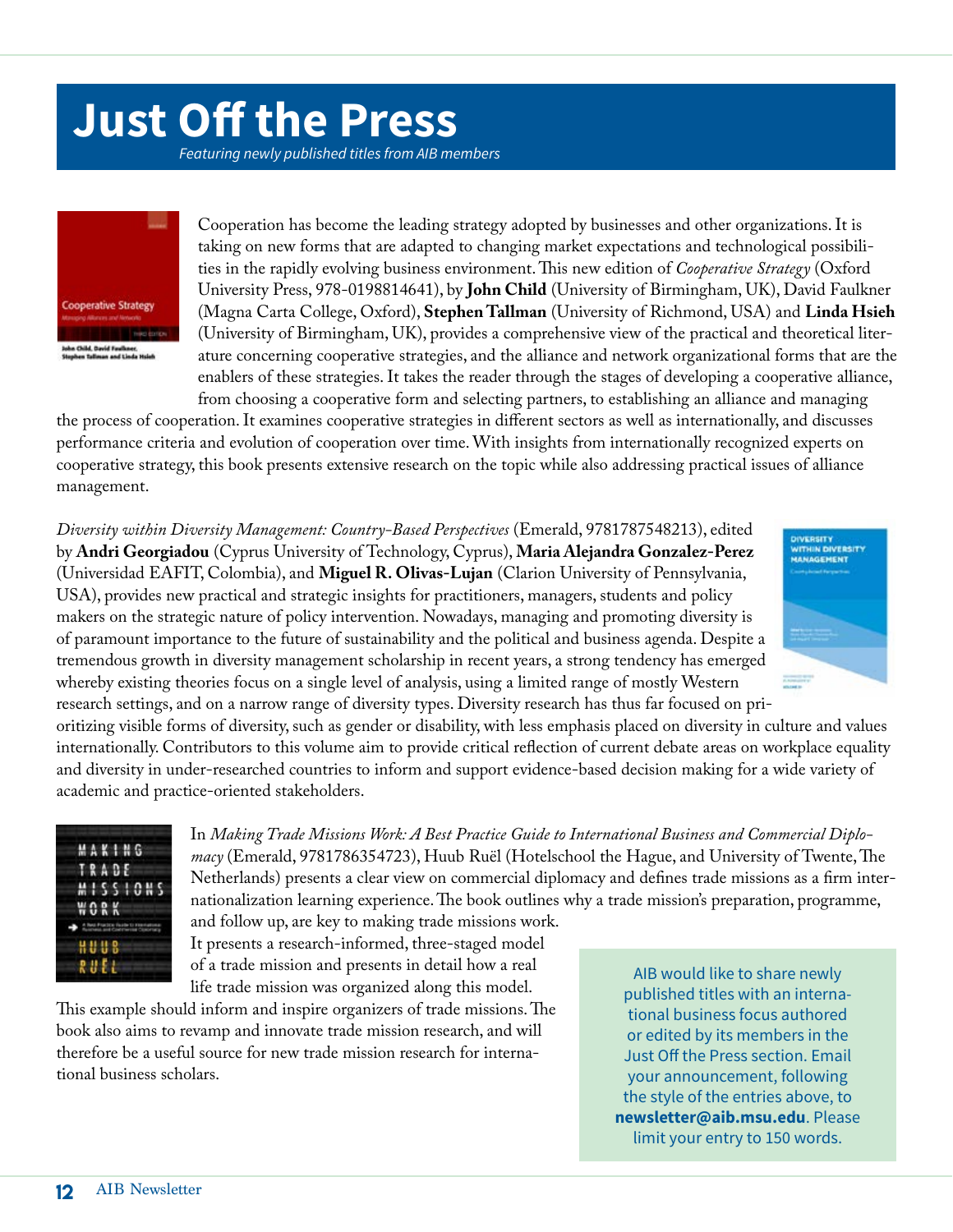

**Alain Verbeke** (University of Calgary, Canada), Robin E. Roberts (Griffith University, Australia), Deborah Delaney (Griffith University, Australia), **Peter Zámborský** (University of Auckland, New Zealand), **Peter Enderwick** (Auckland University of Technology, New Zealand), and **Swati Nagar** (Auckland University of Technology, New Zealand) have co-authored *Contemporary International Business in the Asia-Pacific Region* (Cambridge University Press, 978-1108620680). With an emphasis on 'doing business in Asia', this book addresses topics that are driving international business today. Providing content and research that is accessible to local and international students, this text introduces core business concepts and comprehensively covers a range of key areas, including trade and economic development, dimensions of culture, business planning and strategy development, research and mar-

keting, and employee development in cross-cultural contexts. Written by authors with industry experience and academic expertise, *Contemporary International Business in the Asia–Pacific Region* is an essential resource for students of business and management.

*The Palgrave Handbook of Cross-Cultural Business Negotiation* (Palgrave Macmillan, 978-3030002770), edited by **Mohammad Ayub Khan** (University of Monterrey, Mexico) and Noam Ebner (Creighton University, USA), lays out a foundation justifying the importance of studying negotiation in a global context, and details conventional and contemporary theories regarding international engagement, culture, cultural difference, and cross-cultural interaction, with particular focus on their influence on negotiation. Building on these elements, the book provides a broad array of country-specific chapters, each describing and analyzing the negotiation culture of businesspeople in a different country around the world. Finally, the book looks ahead, with an eye towards identifying and anticipating new trends and developments in the field of global negotiation. This text will appeal to scholars and researchers in



international business, cross-cultural studies, and conflict management who seek to understand the challenges of intercultural communication and negotiation.

## **PICK YOUR PATH TO #AIB2019**



**VISIT** 

### BIT.LY/AIB2019

**FOR** 

A DETAILED SCHEDULE OF SESSIONS

A NAVIGATION GUIDE TO THE OFFICIAL CONFERENCE VENUE

**INFO ON A DAY OF PROGRAMMING** PRESENTED BY THE **COPENHAGEN BUSINESS SCHOOL**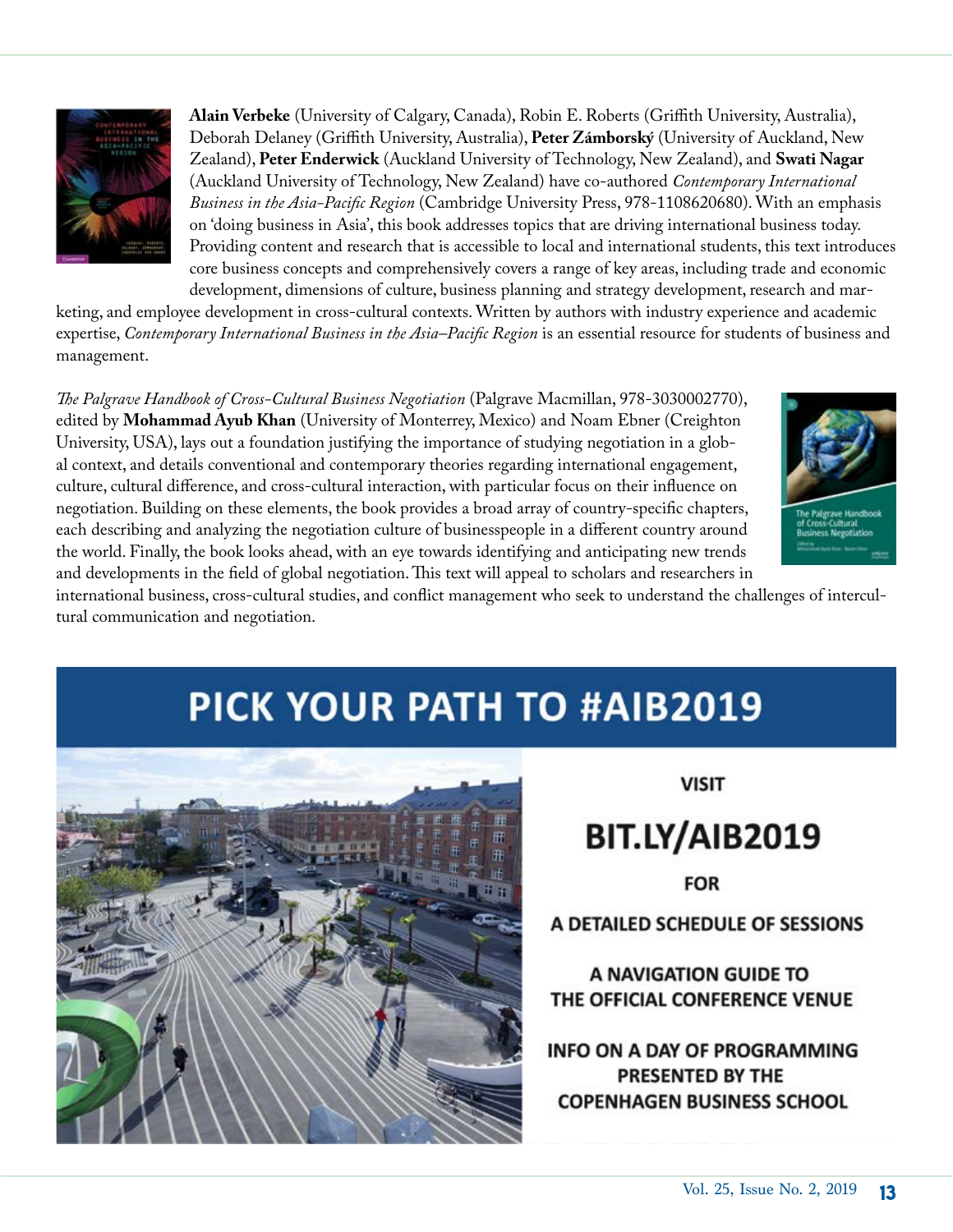## **New Members**

*AIB welcomes the 315 new members who recently joined the AIB community between January 1, 2019, and March 31, 2019*

Nita Abrashi-Smajli Taghreed Abu Salim Farid Ahmed Todd Alessandri Alaa Alsarhan Kantatouj Amaranonta Sebastian Ameller Infantaz Wilder Eloy Andrade Lanza Mahmoud Araissi Carmen Cecilia Aramayo Acebey Eric Asante Anam Aslam Jose Felix Aspi Cosme Jean Paul Felix Aspi Huanca Tariq Atiya Viatcheslav Avioutskii Hoda Awada Nicole Böhmer Yuntao Bai Janet Bailey Ryan Bailey Marcus Ballenger Nadine Batton Nathalie Belhoste Germán Benito-Sarria Theresa Bernhard Suranjan Bhattacheryay Swapnali Bhosale Nilay Biçakcioglu Addis Gedefaw Birhanu Danielle Bjerre Lyndgaard Giles Blackburne Peter Blanchard Oleg Bodiagin René Bohnsack Lena Booth Dhruba Ivoti Borah Marius Brand Alan Brejnholt Andreea Bujac Kelly Burnett Krista Burrill Lewellyn Monica Yaneth Cadena Vaca Cristina Calegario Xiaoran Chang Amber Chang Sungyong Chang Iris S.Y. Chen Jieke Chen Yunlin Cheng Zeerim Cheung

Eliane Choquette Andy Chun Wai Chui Marcus Conrad Kieran Conroy Thomas Costello Arindam Das Alberto Davila Jorge Valentín Delgado Moya Blanca L. Delgado-Márquez Yu Deng Ibrat Djabbarov Tatiana Zdenka Duran Ayoroa Franziska Eberz Walid Elgammal Abdul-Nasser El-Kassar Pia Ellimäk Cecilia Alejandra Ergueta Landaeta Angelica Escalante Riva Oscar Daniel Escalera Rodriguez Buriata Eti-Tofinga Xiaomin Fan Anisur Faroque Antonio Roberto de Filho A. Carolin Fleischmann Johnny Ramiro Flores Rodriguez Richard Nilton Flores Rodriguez Ademir Furtado Efrén Gómez Bolaños Till Gantert Laura Constanza García Sobral Lipeng Ge Anita Gerstbauer Arijit Ghosh Irina Gokh Alessandro Golombiewski Teixeira Emanuel Gomes Tianyu Gong Alina Grecu Tatiana Grishchenko Walter Andres Guardia Velasco Nicole Gullekson Bin Guo Christopher Guzman G Lauri Haapanen Moritz Hagen Nolla Haidar Yu Han Philippa-Luisa Harhoff Andrea Hauer Ute Heinrichs Hans Hendrischke

Sam Holloway Julie Holt Yung-Chang Hsiao Chia-Jung Hsieh Jui-chuan Hsu Dongdong Huang Judith Iddy Izian Idris Andrew Inkpen Dillis Iraizos Quintanilla Jana Iserhot Tahir Islam Hiroshi Itagaki Suchita Jha Zhongqi Jin Sandeep Joshi Jill Josefina Juergensen Anneli Kaasa Kristina Kazuhara Christina Kempf Erasmus Kersting Mohammad Shadab Khalil Huda Khan Daria Khasieva Sepideh Khavarinezhad Larita Killian Suk Kim Anna Kirkebæk Gosovic Laura Kirste Magdalena Klar Daria Klishevich Verena Koerner Alena Kratochvilova Valéry Krylov Annamaria Kubovcikova Murali Krishna Kuppili Felix Lüders Félix J. López-Iturriaga Keld Laursen Sergey Lebedev Thomas K.P. Leung Gunnar Leymann Liang Li Xi Li Yutong Li Rosemary Li Ming Li Alvaro Eduardo Liendo Luciana Lima Xiaoxi Liu Yang Liu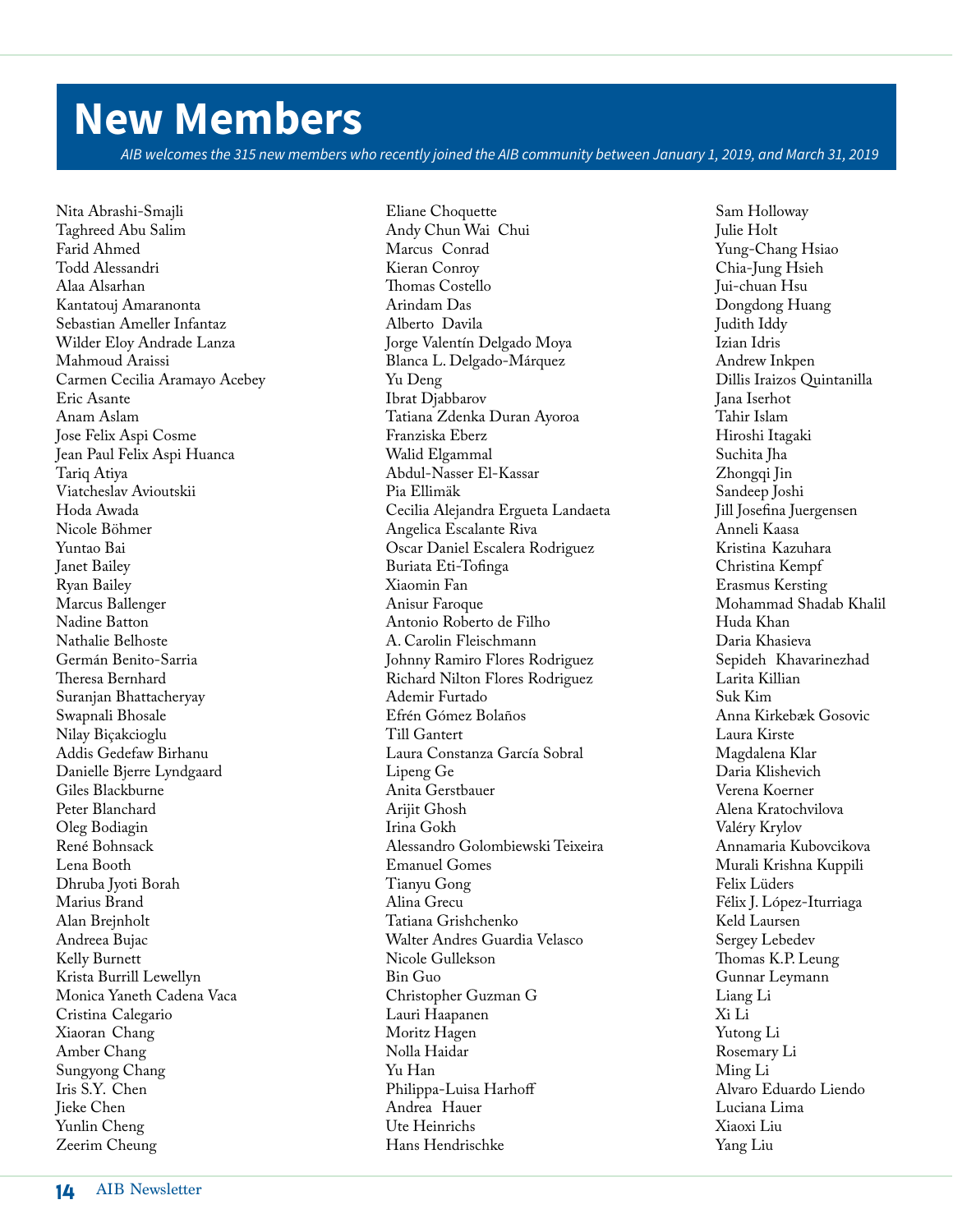Tian Longwei Henry Lopez Vega Keying Lu Fabrice Lumineau Anh Luong Richard Lynch Rong Ma Luis Fernando Machicado Buitron Stuart Madnick Natalia Diniz Maganini Sakthi Mahenthiran Faisal Saeed Malik Jennifer Manegold Nataliia Marynenko Dimitri Mascarenhas Passos Kavita Mathad Radjabu Mayuto Luís Mazzaro Aditi Mitra Simon Mitterreiter Fumiyuki Miyamoto Suraj Mohamed Fabiola Abigail Monje Cueto Caroline Moors Elmer Mortensen Pamela Mreji Rosemary Mugito Shibashish Mukherjee Claudia Alejandra Muriel Quintanilla Glenn Muschert Eugene Burgos Mutuc Samer Nakhle Giulio Nardella Amy Linh Thuy Nguyen Rikke Kristine Nielsen Shaista Nisar Marc Oberhauser Carlos Ocampo Douborapade Tega Ogbuigwe Ciara O'Higgins Mariela Ortega Kubilay Ozkan Eriikka Paavilainen-Mäntymäki Fernando Palomo Yigang Pan Christina Papadopoulou Rakhshanda Parveen Angelica Patel da Rosa Fabio Paula Maria Jose Peralta Siles Marcos Alfredo Pereira Degadillo Ricardo Perez-Luyo Chanchai Phonthanukitithaworn Celso Pinho

Thitiphat Podok Cristina Popescu Harald Puhr Cuili Qian Luis Alberto Quiroga Arce Luis Alberto Quiroga Montano Farrukh Naseem Qureshi Samah Radwan Jacobo Ramirez Erik Stavnsager Rasmussen K.S. Reddy Dimitrios Reppas Riku Reunamäki Lizeth Melina Reyes Dorado Gutierrez Alberto Jose Rivera Choque Jose Antonio Rivera Villegas Maria Robson Carlos Sergio Rodriguez Bautista Saul Ruiz Vera Carlos Alberto Sánchez Vallejo Preethika Sainam Julio Alvaro Salazar Aramayo Edson Sanchez Cristobal Matías Sanchez Ruz Shouvik Sanyal Innan Sasaki Pornpimon Satirarat Richa Saxena Moira Scerri Kerstin Schaefer Heike Schinnenburg Kathrin Schwaiger Zubair Ali Shahid Muhammad Asghar Shahzad Farzana Sharmin Mathew Sheep Wei Shi Eunyoung Shin Catherine Sibala Ausrine Silenskyte Phirada Sinthuwanichsaid Tigist Woldetsadik Sommeno Vivek Soundararajan Philip Steinberg Robert Stephens Anam Sualeha Mohammad Tipu Sultan Qianmin Sun Dzulfian Syafrian Ilona Szocs Till Talaulicar Juan Tapia Peter Tashman Emmanuel Junior Tenakwah

Mouloud Tensaout Kandapa Thanasuta Ovidiu Mircea Tierean Sandro Benjamín Toranzo Estrada Jose Luis Torrez Cayoja Alexander Trautrims Lai Si Tsui-Auch Fredrik Utesch-Xiong Maria Uzhegova Francisco Javier Valderrey Villar Cynthia Van Hulle Felix Alejandro Vasquez Viraca Valerio Veglio Juan Velez-Ocampo Ferran Vendrell-Herrero Vivian Maria Verduguez Vargas Oscar Fabian Villamor Salazar Philipp Volkmer Gerhard Wagner Nicholas Watson Mads Wedellsborg Qiao Wei Kent Wickstrøm Schiro Withanachchi Wilson Wong Zhan Wu Qin Wu Xiaobo Wu Yingxi Xiong Lu Xu Zhengyin (Monsol) Yang Kimberley Hui Jing Yeoh Xiwei Yi Altar Yilmazer Juelin Yin Tianjiao Yu Chien Chung Yu Fang Yuan Hong Zhan Ying Zhang Bin Zhang Yueqi Wang Peng Wang Jue Wang Long Wang Xinyi Wang Lucas Wang Ying Wang Haina Zhang Qiuxia Zheng Lucy Zheng Mengyuan Zhu Weijia Zhu Hua Zhu